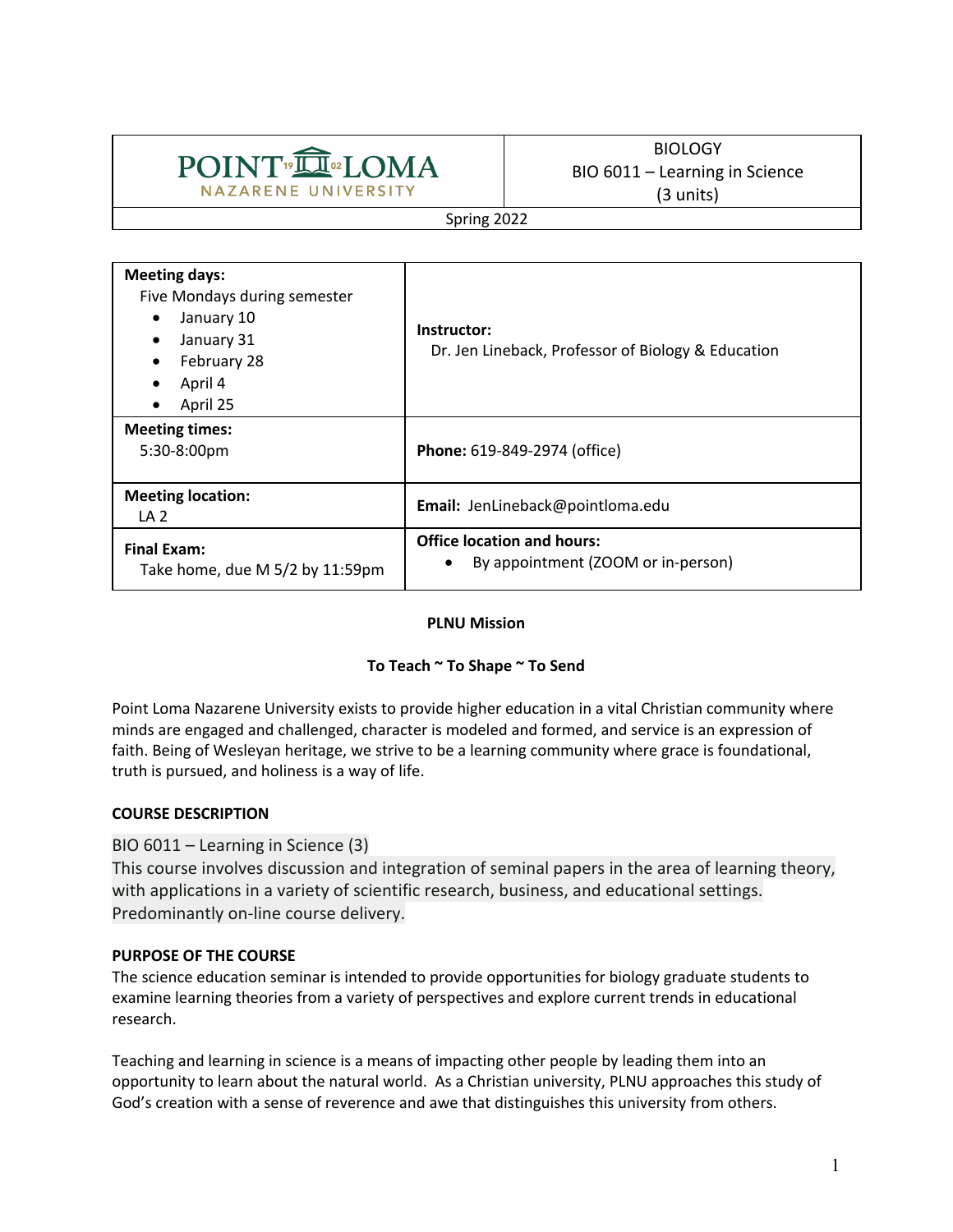## **COURSE LEARNING OUTCOMES:**

- Students will compare and contrast the major theories in the field of science education.
- Students will classify both current and seminal papers from top-tier science education journals in terms of their theoretical perspective.
- Students will describe current areas of research in science teaching and learning and identify the theoretical perspectives informing studies in these areas.
- Students will articulate the relevance of learning theory to their own area of study.

## **COURSE CREDIT HOUR INFORMATION**

This course is an example of a "hybrid" course. According to the PLNU catalog: "Hybrid or Blended courses use online and face to face delivery. A substantial portion of the content (between 26% and 79%) is delivered online, and it typically uses online discussion and has a reduced number of face-to-face meetings."

During the 15 weeks of the semester, you will be required to read articles, participate in the groupthreaded discussions online, and submit individual answers to questions about the articles. Since this is a 3-unit course, it is expected that students will spend approximately 8-10 hours each week reading the articles and answering questions, both in the discussion format (online most weeks) and as answers submitted to the instructor. *I highly recommend you carve out two or three large chunks of time during your week to be able to complete the work in 9 hours*. For example, three 3-hour blocks during the week. I have found that students that try to "squeeze in" an hour here and there during the week tend to spend 12 or more hours each week because they have to spend time repeating/reviewing reading that they had already completed.

## **REQUIRED TEXTS/RESOURCES**

Some of the readings chosen for this course are either articles that are too old to be available electronically, or they come from journals to which the library does not have free access, or they are single chapters from books. For these reasons, a packet containing many of the readings for the course is available for purchase at: Cognella®.

● BIO 6011 – Spring 2022 Course Reader, available through Cognella<sup>®</sup> https://store.cognella.com/24041

Any articles that are available through our library website, or are open-access, are not included in the reader. You will, instead, access these through the PLNU library (or via Google Scholar). I will provide you with more information as to how to do this during our first in-person class meeting.

## **PLNU COPYRIGHT POLICY**

Point Loma Nazarene University, as a non-profit educational institution, is entitled by law to use materials protected by the US Copyright Act for classroom education. Any use of those materials outside the class may violate the law.

## **ASSESSMENT AND GRADING**

Grades will be determined by:

| 1. article/chapter writing assignments (assigned weekly)                      | 20% |
|-------------------------------------------------------------------------------|-----|
| 2. consistent and meaningful participation in online discussions (see rubric) | 20% |
| 3. collaborative group project                                                | 20% |
| 4. written exams (midterm and final)                                          | 40% |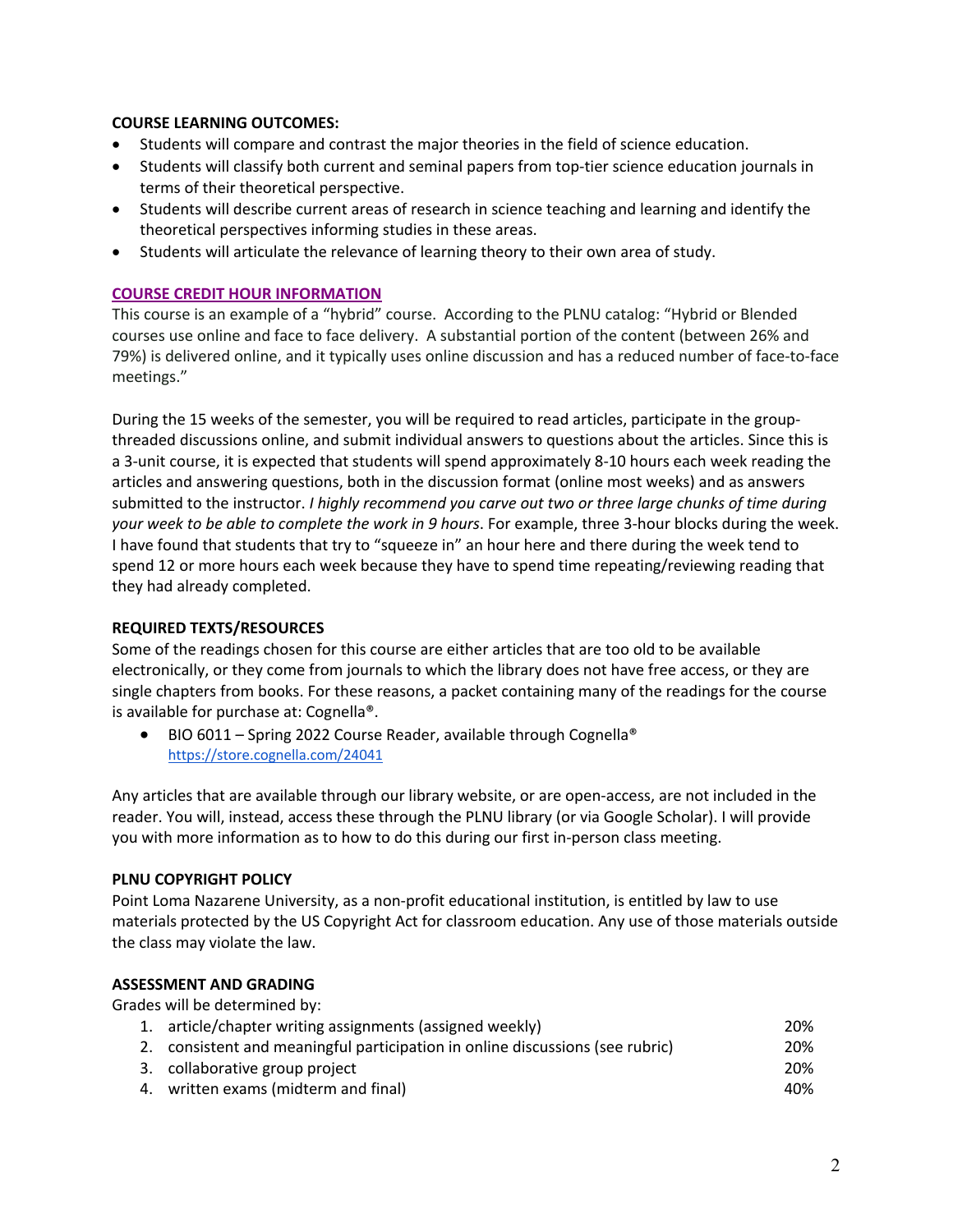| <u>_</u> | А-     | B+          | D   | D-  |     |           | -   |     |              |
|----------|--------|-------------|-----|-----|-----|-----------|-----|-----|--------------|
| $93 -$   | $90 -$ | ດ¬<br>o / - | 83- | 80- | --  | 72<br>75- | 70- | 60- | <b>Below</b> |
| 100%     | 92%    | 89%         | 86% | 82% | 79% | 76%       | 72% | 69% | 59%          |

At the end of the semester, a letter grade for the course will be based on the following scale:

## **ARTICLE/CHAPTER WRITING ASSIGNMENTS (WAs)**

Since this is a graduate class, it is essential that you take responsibility for your own learning. Keep in mind that some of the readings are long, and I am not expecting that you necessarily understand every detail in the paper, but rather to determine the main ideas that the author is trying to communicate. You will be writing responses to questions that I hope will stimulate thought about ideas in the articles and will encourage you to reflection upon how this new information relates to your prior knowledge. It will be helpful to read the questions before you read the papers. The answers will not be found in the paper, but rather will be constructed by you in response to what you read.

While either I or my grader (Heather) will make a few comments on your paper, please understand that the majority of your learning occurs in the *process* of your production of the document. I expect that all written assignments be of graduate-level quality (no typos, no grammatical errors, no sentence fragments, thoughtful development of ideas, etc.). To earn full credit on written assignments, you must answer every part of each question in a well-written answer that demonstrates thought and integration of ideas.

## **LATE ASSIGNMENTS**

Assignments must be turned in by the due dates listed in the schedule below. Assignments more than 48 hours late will automatically be scored as a C or lower. If any assignments are missing on the "last date to drop the course", you will be automatically dropped from the course, and you will have to retake next spring. This drop date is: **March 6, 2022**.

## **ONLINE DISCUSSION BOARDS (DBs)**

For most weeks, discussion questions on the assigned reading for the week will be posted on Canvas. You are expected to post and respond to each prompt according to the following deadlines:

- First deadline: **Thursday,** by midnight
- Second deadline: **Sunday,** by midnight

For example: Do your reading for the week prior to **Thursday**. Go on the discussion board before **Thursday** at midnight and post a response to each prompt. Before **Sunday** at midnight, respond to at least *two* of your fellow students' comments. This should help to ensure that there is healthy, active discussion going on each week. Feel free to respond as frequently as you like; these guidelines are minimum requirements.

Since we will have limited opportunities to interact in person, the quality of the online discussion is very important. Responses should reflect an understanding of the material, as well as thoughtful consideration of the importance, validity, and value of the content being discussed. Various viewpoints are valued, and encouraged. Discussion question responses that you would like me to count toward the grade for this course should be at least 100 words but less than 350 words. This policy applies to all three of your required responses per week in the discussion forum. Shorter comments to other students are welcome for the benefit of your learning and theirs. A rubric for scoring your discussion board participation is included below.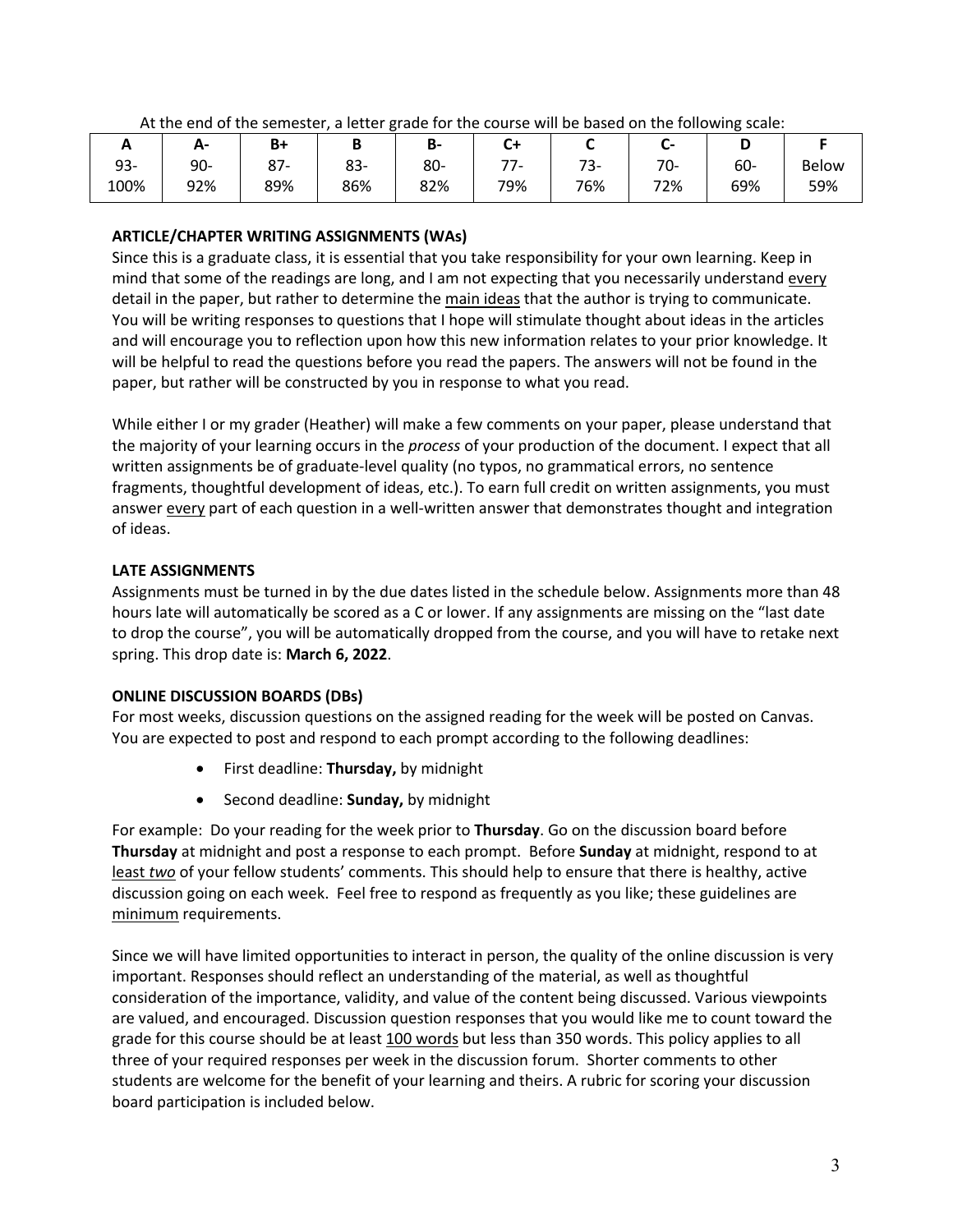The discussions, both online and in person, will focus on the main ideas in the papers as they relate to your own teaching practice. I am looking for thoughtful, reflective responses that demonstrate evaluation of ideas. It is essential to the success of the class that each class member contributes valuable content and responds to others students' valuable content frequently. It is important that all participants stay on-topic. This means bringing up personal experience that helps to provide examples, comparisons, etc., but the discussions should not become a forum for "venting."

|                                                                                                                                | Initial (1 pt)                                                                                                                                                                | Emerging (2 pts)                                                                                                                                                    |                                             | Developed (3 pts)                                                                                                                                                         |  |
|--------------------------------------------------------------------------------------------------------------------------------|-------------------------------------------------------------------------------------------------------------------------------------------------------------------------------|---------------------------------------------------------------------------------------------------------------------------------------------------------------------|---------------------------------------------|---------------------------------------------------------------------------------------------------------------------------------------------------------------------------|--|
| Promptness and initiative                                                                                                      | Posts 1 <sup>st</sup> response late AND<br>responds late to others' posts.<br>Responses are extremely<br>short.                                                               | Posts 1 <sup>st</sup> response to<br>prompt(s) on time, OR posts<br>2 <sup>nd</sup> response to at least two<br>students on time. Minimum of<br>50 words each time. |                                             | Posts Ist response on time AND<br>responds to at least 2 others'<br>posts on time. Minimum of<br>100 words each.                                                          |  |
| Relevance of post                                                                                                              | Posts responses which slightly<br>relate to the discussion topic;<br>makes short or irrelevant<br>remarks.                                                                    | Posts responses that are<br>related to discussion content<br>and connects to reading<br>material; often prompts<br>further discussion.                              |                                             | Posts relevant responses that<br>show integration and<br>application of course material.<br>May pose additional relevant<br>questions.                                    |  |
| Mechanics                                                                                                                      | Posts/responses contain<br>several major errors related<br>grammar, spelling, and<br>sentence structure that make<br>the posts/responses difficult<br>to read and understand. | Posts/responses contain<br>several minor errors related<br>grammar, spelling, and<br>sentence structure, but are<br>easy to read and understand.                    |                                             | Posts/responses contain very<br>few, if any, minor errors<br>related grammar, spelling, and<br>sentence structure.<br>Posts/responses are easy to<br>read and understand. |  |
| Observation of<br>"Netiquette": not using<br>ALL CAPS, slang or<br>potentially inflammatory<br>or overly emotional<br>language | Does not observe 'Netiquette" guidelines<br>0 points                                                                                                                          |                                                                                                                                                                     | Observes 'Netiquette" guidelines<br>1 point |                                                                                                                                                                           |  |

## **PLNU Grad Biology Weekly Online Discussion Rubric**

Full credit = 10 points each week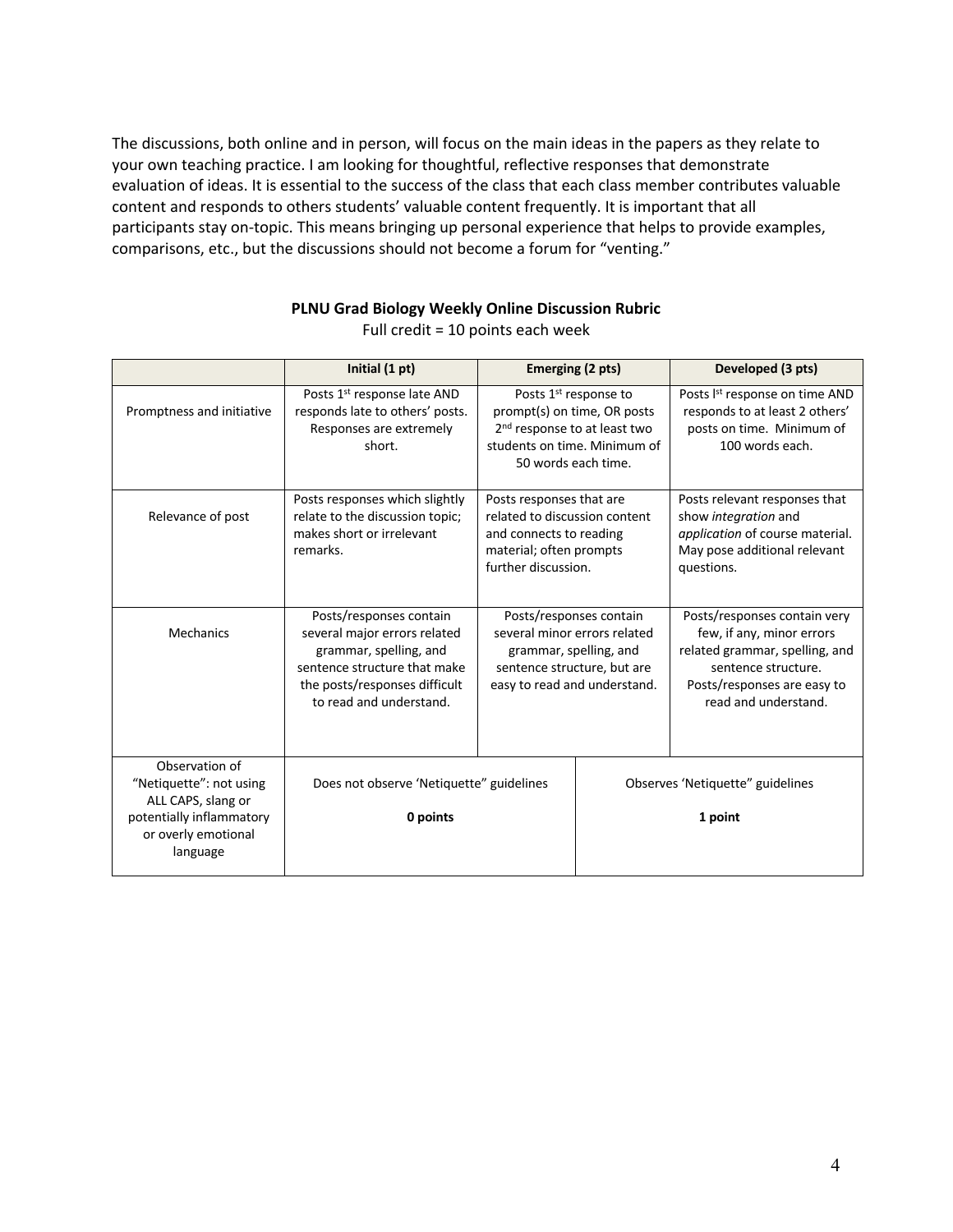# **BIO 6011 - Tentative Weekly Schedule**

Note that this is a tentative schedule of the readings, assignments, and due dates for the course. Further assignment details will be provided each week on the Canvas website under "Assignments".

| <b>Date</b>                                        | <b>Topics to be discussed</b>  |                                                                                                                                                                            |  |  |
|----------------------------------------------------|--------------------------------|----------------------------------------------------------------------------------------------------------------------------------------------------------------------------|--|--|
| 1/10/22                                            | <b>In-Person</b><br>Meeting #1 | 5:30-8:00pm, LA 2<br>Topic: Introduction to Learning Theories, Behaviorism                                                                                                 |  |  |
| $*1 - 1/10/22$<br>$2 - 1/17/22$<br>$3 - 1/24/22$   | Topics                         | Traditional Learning Theories: Behaviorism, Classic<br>Constructivism, Constructivism in Practice                                                                          |  |  |
|                                                    | Assignments                    | Readings, written responses to questions & discussion board                                                                                                                |  |  |
| 1/31/22                                            | <b>In-Person</b><br>Meeting #2 | 5:30-8:00pm, LA 2<br><b>Topic: Consideration of Traditional Learning Theories</b>                                                                                          |  |  |
| $*4 - 1/31/22$<br>$5 - \frac{2}{7/22}$             | Topics                         | "Misconceptions," Situated Cognition, Social-Culturalism                                                                                                                   |  |  |
| $6 - 2/14/22$<br>$7 - 2/21/22$                     | Assignments                    | Readings, written responses to questions & discussion board                                                                                                                |  |  |
| 2/28/22                                            | <b>In-Person</b><br>Meeting #3 | 5:30-8:00pm, LA 2<br>Topic: Cross Theory Analysis; Introduce Midterm & NEXT                                                                                                |  |  |
| $*8 - 2/28/22$                                     | Assignment                     | Midterm Exam – DUE $3/14/22$ by midnight                                                                                                                                   |  |  |
|                                                    |                                | NOTE: You will not have a reading assignment this week. Instead,<br>you will be asked to synthesize across the information that you<br>have learned so far in this course. |  |  |
| $9 - 3/14/22$<br>$10 - \frac{3}{21/22}$            | Topics                         | <b>Adult Learning Theories</b>                                                                                                                                             |  |  |
| $11 - \frac{3}{28/22}$                             | Assignment                     | Readings, written responses to questions, & discussion board.                                                                                                              |  |  |
| 4/4/22                                             | <b>In-Person</b><br>Meeting #4 | 5:30-8:00pm, LA 2<br>Topic: Discuss Adult v. Traditional LT; Introduce Project                                                                                             |  |  |
| $*12 - 4/4/22$<br>$13 - 4/11/22$<br>$14 - 4/18/22$ | Topics                         | <b>Current Science Education Research Topics</b>                                                                                                                           |  |  |
|                                                    | Assignment                     | Readings, written responses to questions, & discussion board.                                                                                                              |  |  |
| 4/25/22                                            | <b>In-Person</b><br>Meeting #5 | 5:30-8:00pm, LA 2<br><b>Topic: Group Project Presentations; Introduce Final Exam</b>                                                                                       |  |  |
| $*15 - 4/25/22$                                    | Assignment                     | Final Exam – DUE $5/2/2022$ by midnight                                                                                                                                    |  |  |

\* denotes a week with an in-person meeting